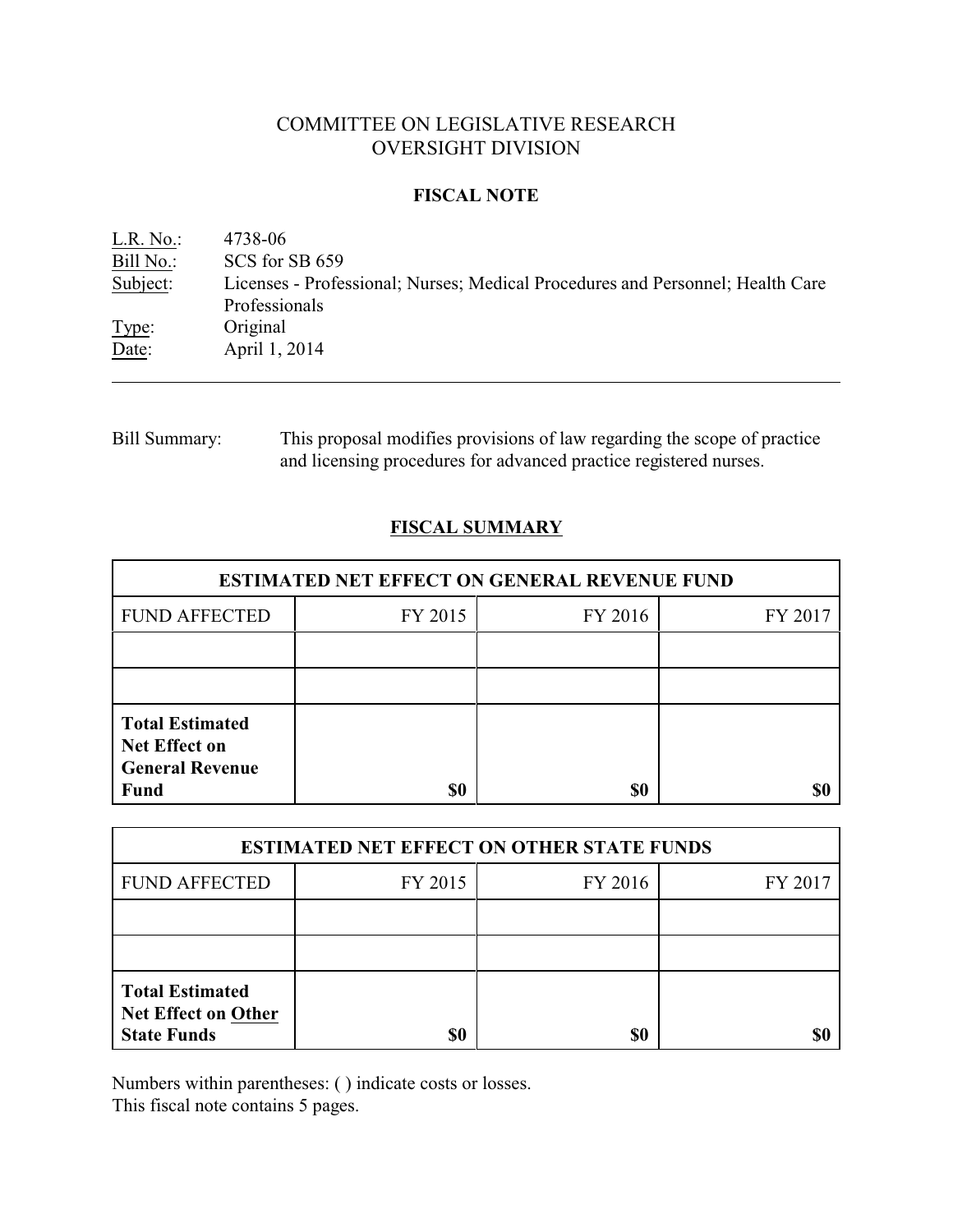L.R. No. 4738-06 Bill No. SCS for SB 659 Page 2 of 5 April 1, 2014

| <b>ESTIMATED NET EFFECT ON FEDERAL FUNDS</b>                        |         |         |         |  |
|---------------------------------------------------------------------|---------|---------|---------|--|
| <b>FUND AFFECTED</b>                                                | FY 2015 | FY 2016 | FY 2017 |  |
|                                                                     |         |         |         |  |
|                                                                     |         |         |         |  |
| <b>Total Estimated</b><br>Net Effect on All<br><b>Federal Funds</b> | \$0     | \$0     | \$0     |  |

| <b>ESTIMATED NET EFFECT ON FULL TIME EQUIVALENT (FTE)</b>    |         |         |         |  |
|--------------------------------------------------------------|---------|---------|---------|--|
| <b>FUND AFFECTED</b>                                         | FY 2015 | FY 2016 | FY 2017 |  |
|                                                              |         |         |         |  |
|                                                              |         |         |         |  |
| <b>Total Estimated</b><br><b>Net Effect on</b><br><b>FTE</b> |         |         |         |  |

 $\Box$  Estimated Total Net Effect on All funds expected to exceed \$100,000 savings or (cost).

 $\Box$  Estimated Net Effect on General Revenue Fund expected to exceed \$100,000 (cost).

| <b>ESTIMATED NET EFFECT ON LOCAL FUNDS</b> |         |         |       |  |
|--------------------------------------------|---------|---------|-------|--|
| FUND AFFECTED                              | FY 2015 | FY 2016 | FV 20 |  |
| <b>Local Government</b>                    | \$0     | \$0     |       |  |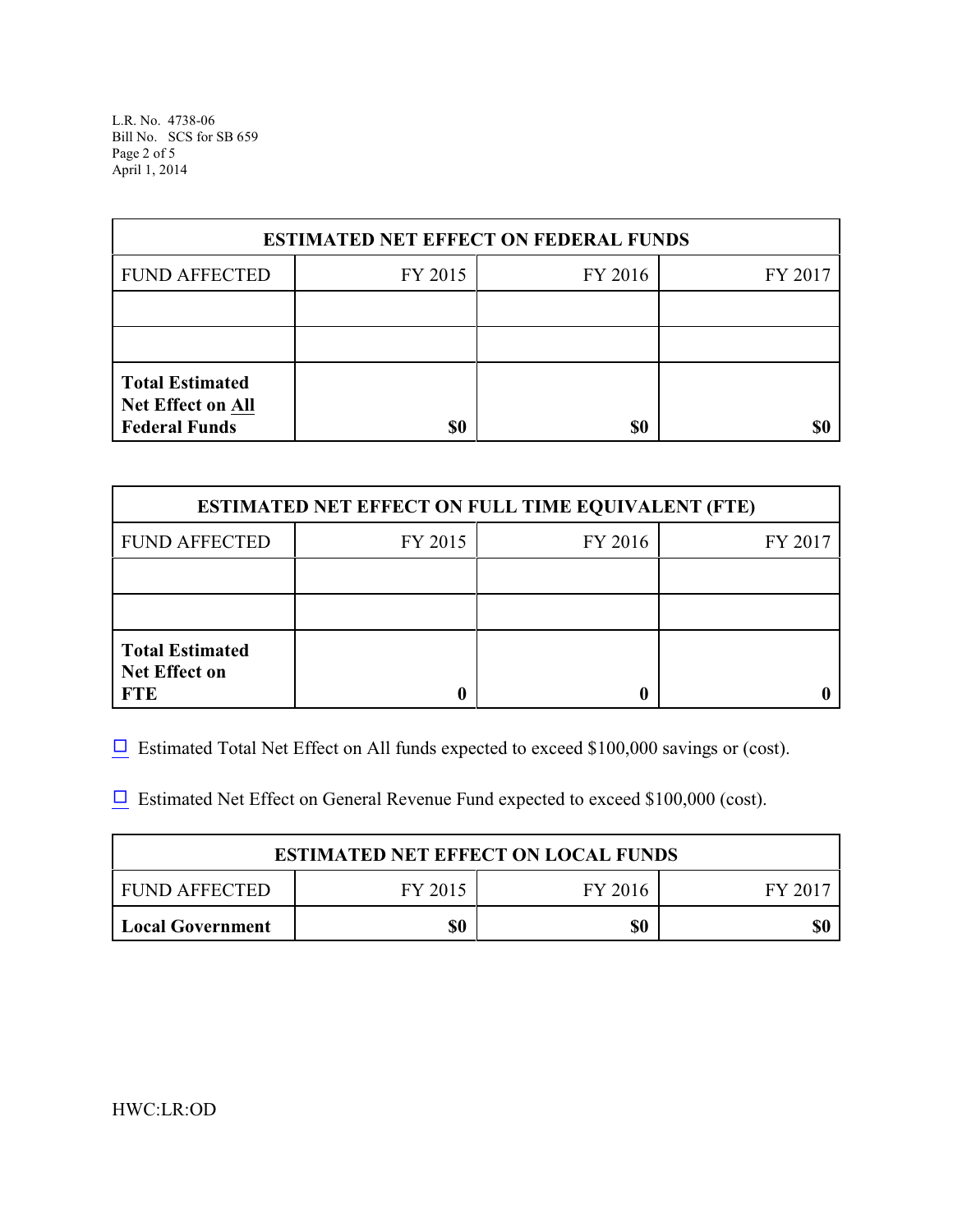L.R. No. 4738-06 Bill No. SCS for SB 659 Page 3 of 5 April 1, 2014

### **FISCAL ANALYSIS**

### ASSUMPTION

Officials from the **Department of Social Services (DSS) - MO HealthNet Division (MHD)** state section 335.016 adds "a person licensed pursuant to the provisions of this chapter and authorized to engage in the practice of advanced practice professional nursing" to the definition of an Advanced Practice Registered Nurse (APRN), and defines what an APRN is accountable for, including: complying with the requirements of sections 335.011 to 335.096; consulting with patients and health care providers; patient assessments; ordering diagnostic tests and procedures; performing test and procedures within their scope of work; interpreting test results; ordering treatments; providing palliative and end-of-life advanced nursing care; providing patient education and advocacy; ordering medications in accordance with prescriptive authority; delegating tasks to LPNs, RNs or other health care providers; providing primary care services; planning and initiating therapeutic medical regimens, including but not limited to home health, hospice and therapies.

Section 335.019 authorized licensed APRNs to prescribe and institute medication therapy within their practice or make appropriate referrals of patients to health care providers and community resources and prescribe, procure, administer and dispense samples.

MHD currently allows advanced practice registered nurses to perform these services. MHD does not anticipate an increase in services or prescriptions and, therefore, assumes there will be no fiscal impact to MHD regarding these provisions.

Officials from the **Office of Secretary of State (SOS)** state many bills considered by the General Assembly include provisions allowing or requiring agencies to submit rules and regulations to implement the act. The Secretary of State's office is provided with core funding to handle a certain amount of normal activity resulting from each year's legislative session. The fiscal impact for this fiscal note to the SOS for Administrative Rules is less than \$2,500. The SOS recognizes this is a small amount and does not expect that additional funding would be required to meet these costs. However, it is also recognized that many such bills may be passed by the General Assembly in a given year and that collectively the costs may be in excess of what the office can sustain within its core budget. Therefore, the SOS reserves the right to request funding for the cost of supporting administrative rules requirements should the need arise based on a review of the finally approved bills signed by the governor.

Officials from the **Joint Committee on Administrative Rules (JCAR)** state the legislation is not anticipated to cause a fiscal impact to JCAR beyond its current appropriation.

HWC:LR:OD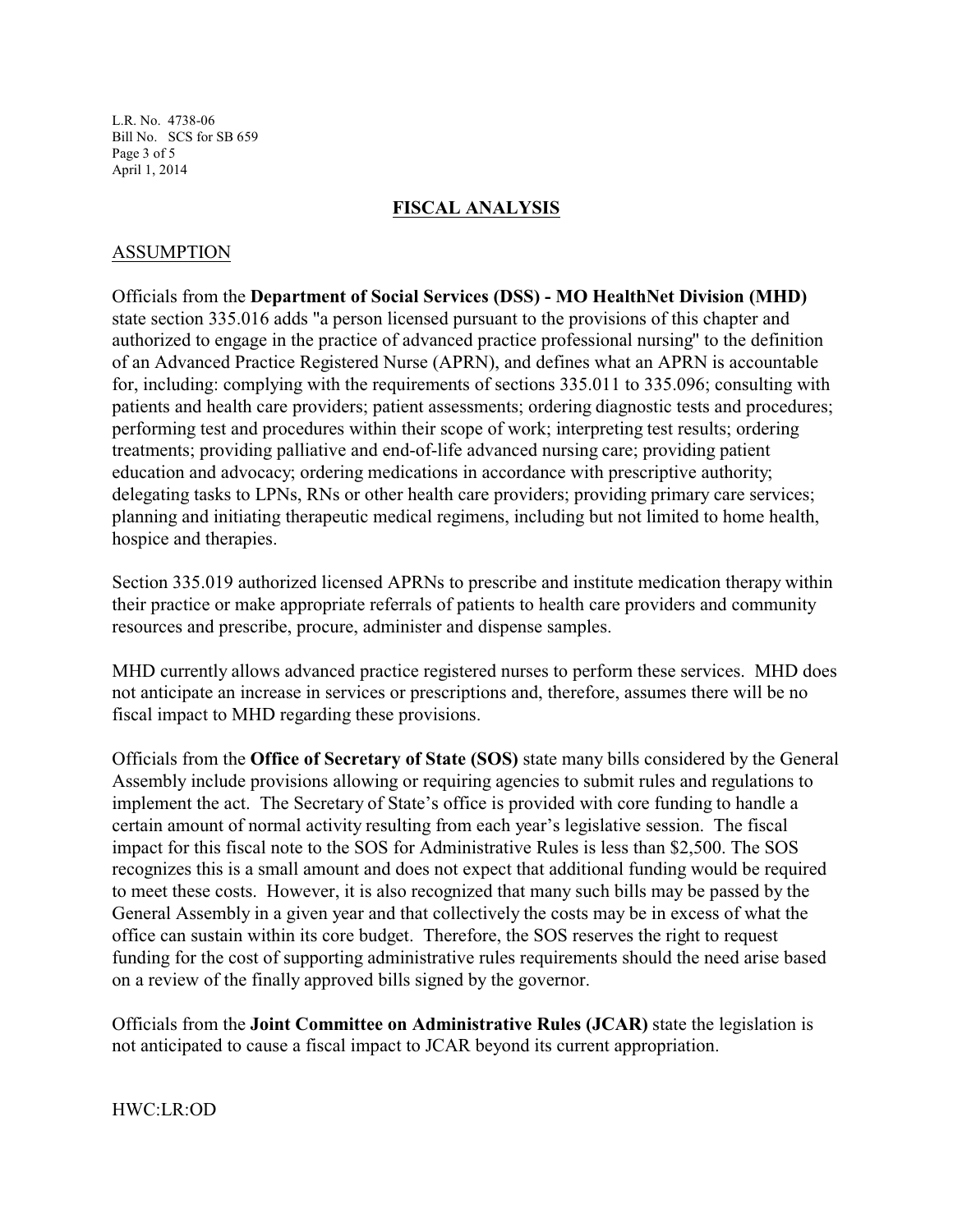L.R. No. 4738-06 Bill No. SCS for SB 659 Page 4 of 5 April 1, 2014

### ASSUMPTION (continued)

Officials from the **Department of Insurance, Financial Institutions and Professional Registration**, the **Department of Health and Senior Services**, and the **Columbia/Boone County Department of Public Health and Human Services** each assume the proposal would not fiscally impact their respective agencies.

Officials from the at the following **health departments**: Audrain County Health Unit, Cass County Health Department, Harrison County Health Department, Henry County Health Center, Jefferson County Health Department, Linn County Health Department, Madison County Health Department, McDonald County Health Department, Miller County Health Center, Morgan County Health Center, Nodaway County Health Center, Platte County Health Department, Randolph County Health Department, Reynolds County Health Center, Ripley County Health Center, Shelby County Health Department, St Francois County Health Center and the Tri-County Health Department did not respond to **Oversight's** request for fiscal impact.

| FISCAL IMPACT - State Government | FY 2015<br>$(10 \text{ Mo.})$ | FY 2016    | FY 2017                       |
|----------------------------------|-------------------------------|------------|-------------------------------|
|                                  | <u>\$0</u>                    | <u>\$0</u> | $\underline{\underline{\$0}}$ |
| FISCAL IMPACT - Local Government | FY 2015<br>$(10 \text{ Mo.})$ | FY 2016    | FY 2017                       |
|                                  | <u>\$0</u>                    | <u>\$0</u> | <u>\$0</u>                    |

### FISCAL IMPACT - Small Business

No direct fiscal impact to small businesses would be expected as a result of this proposal.

### FISCAL DESCRIPTION

The proposed legislation appears to have no direct fiscal impact.

This legislation is not federally mandated, would not duplicate any other program and would not require additional capital improvements or rental space.

### HWC:LR:OD